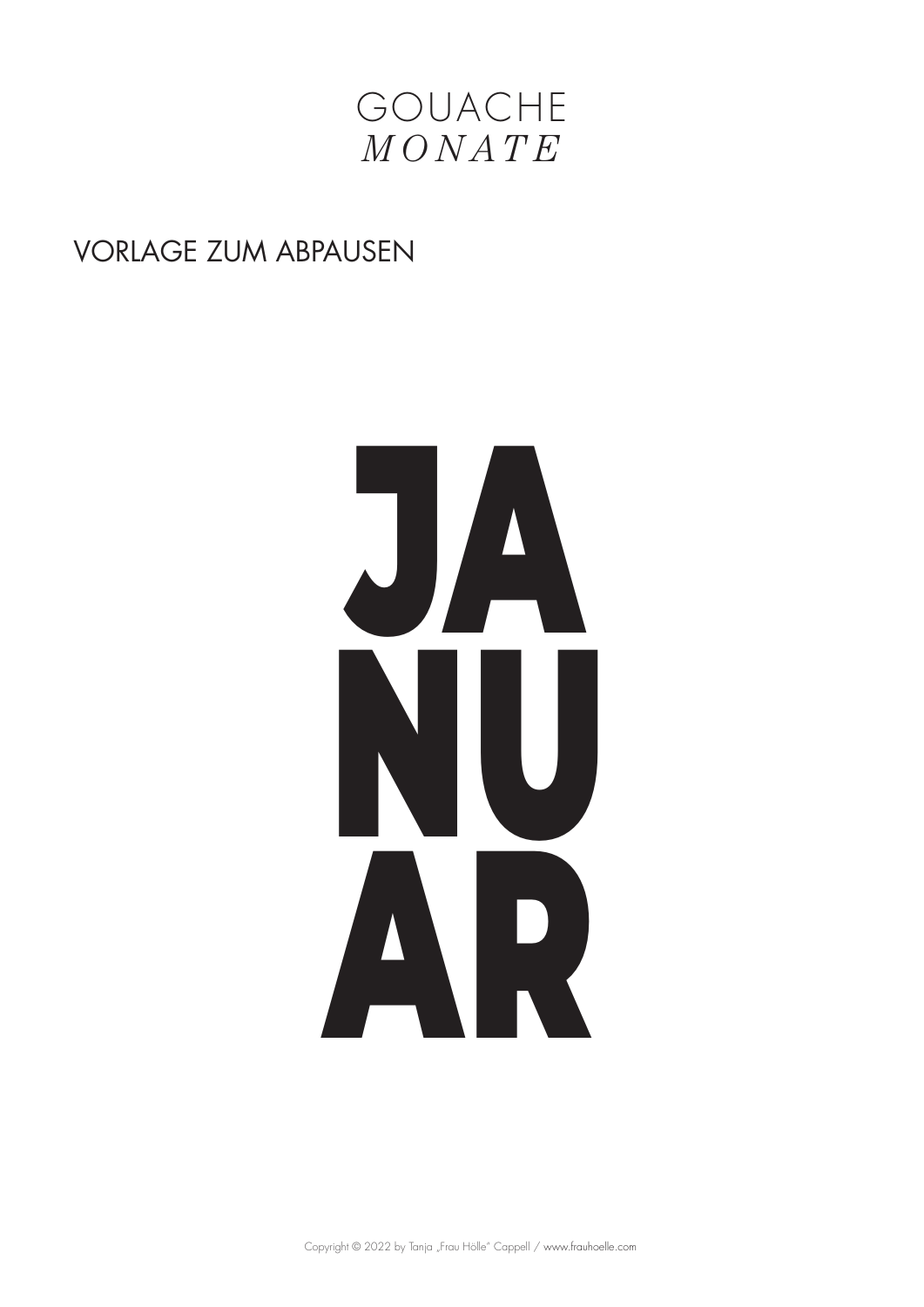

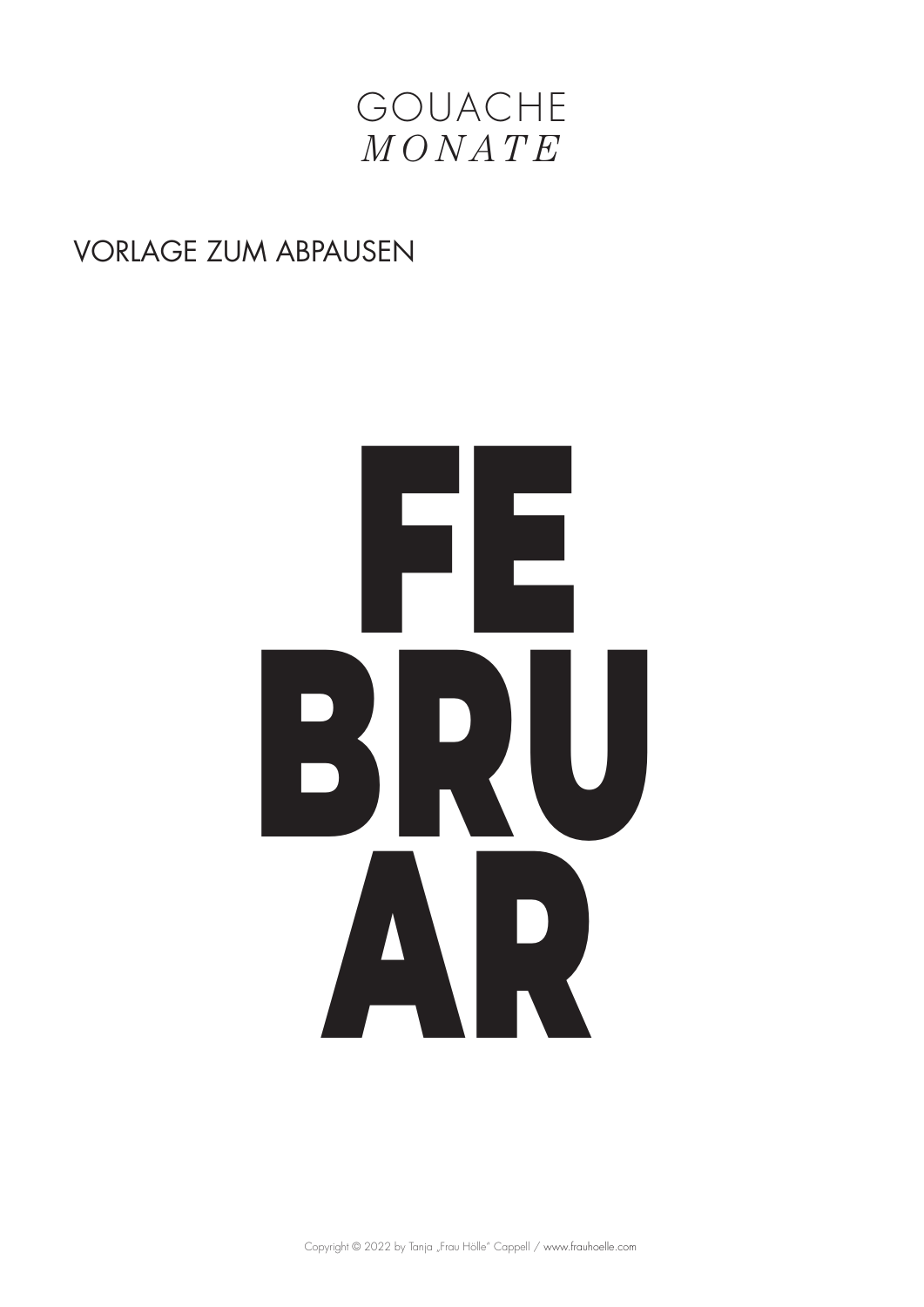

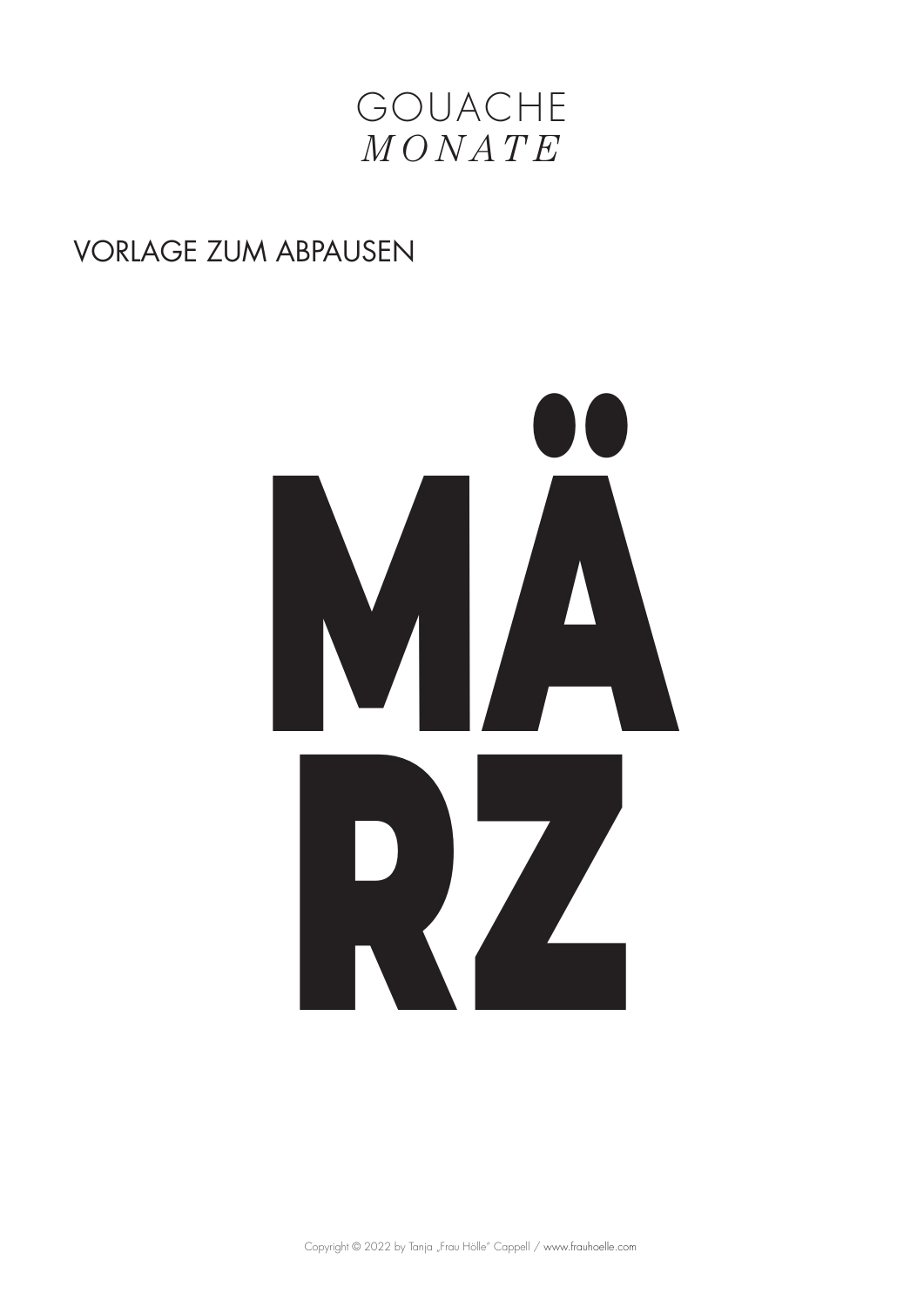

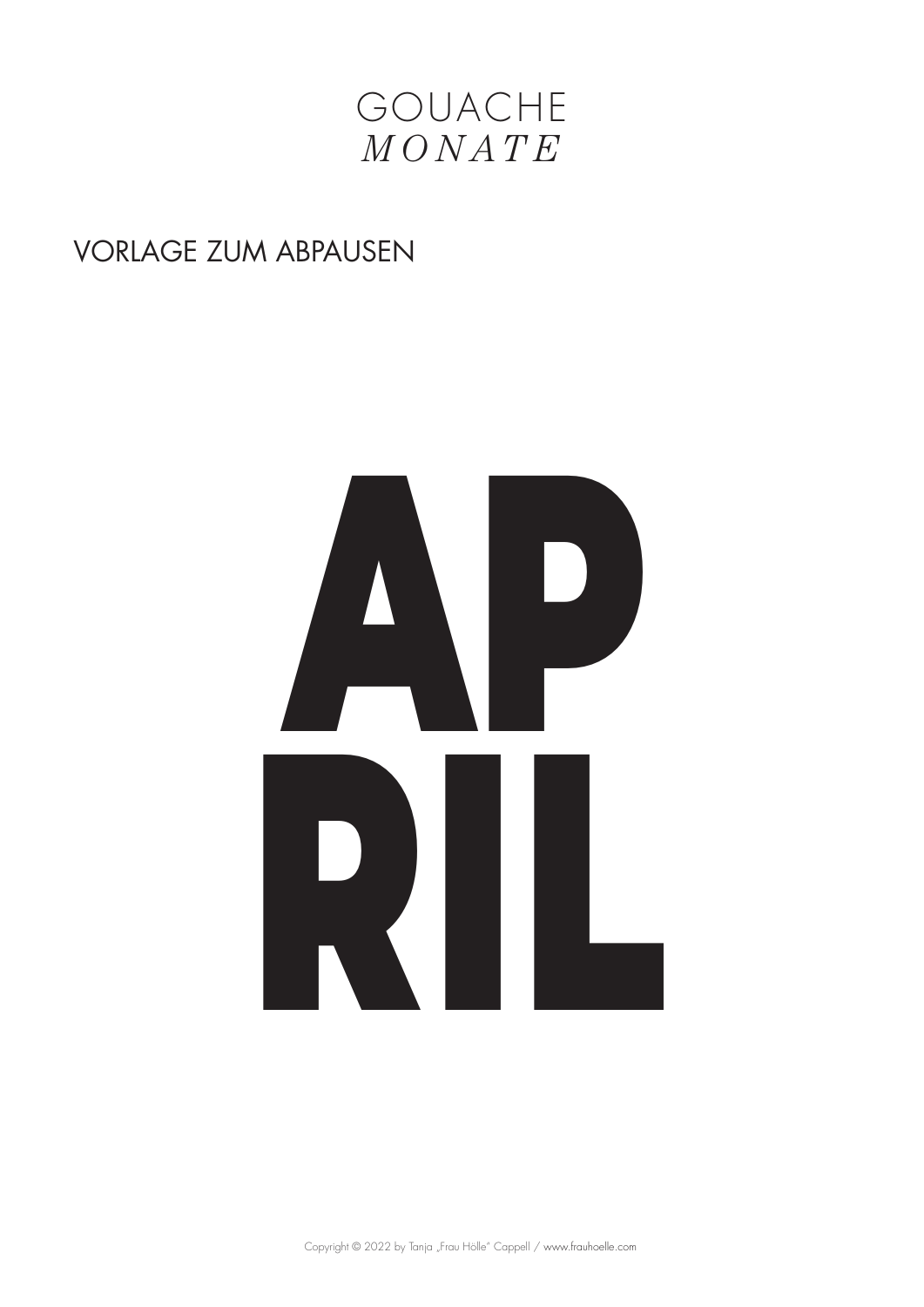

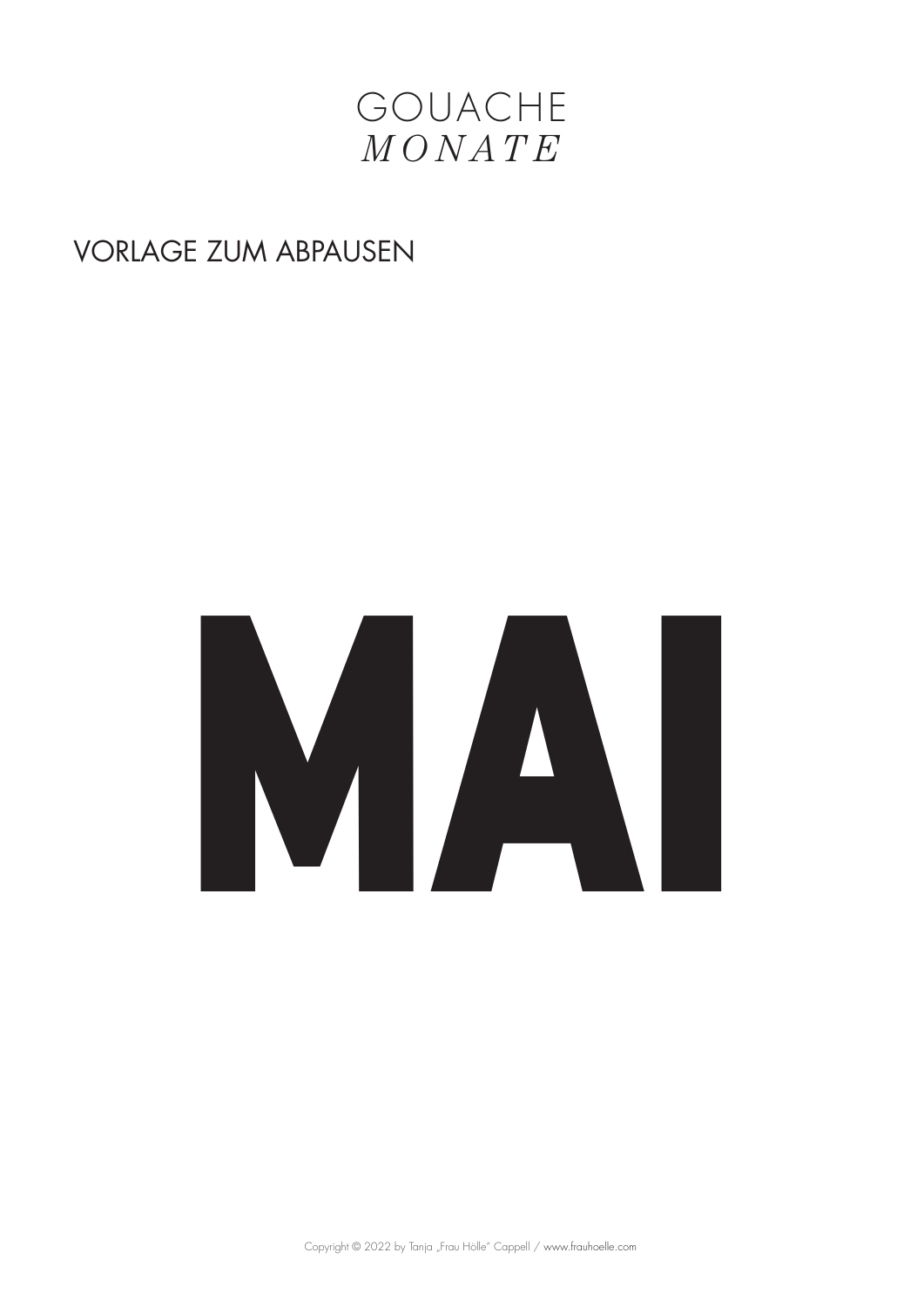

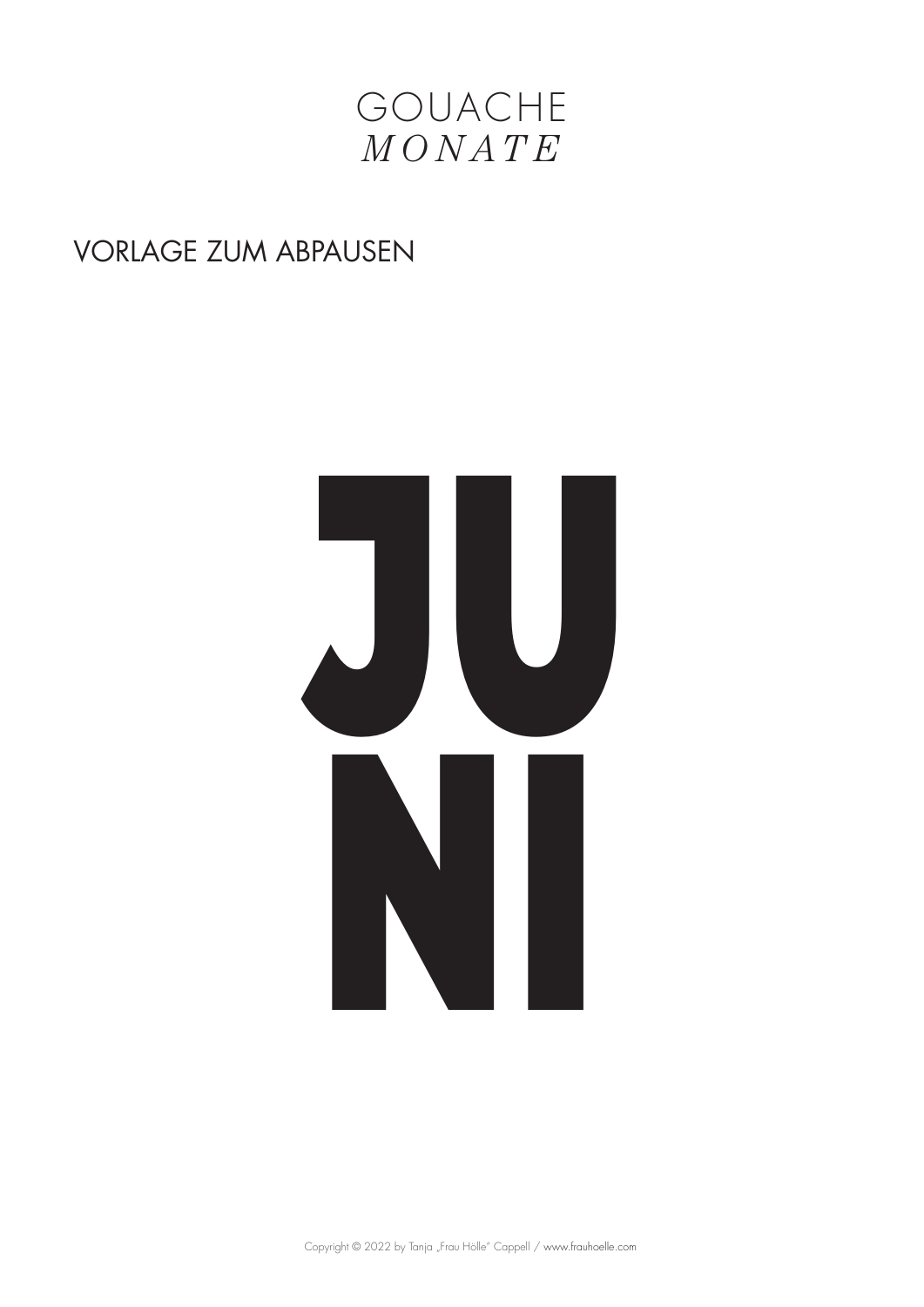

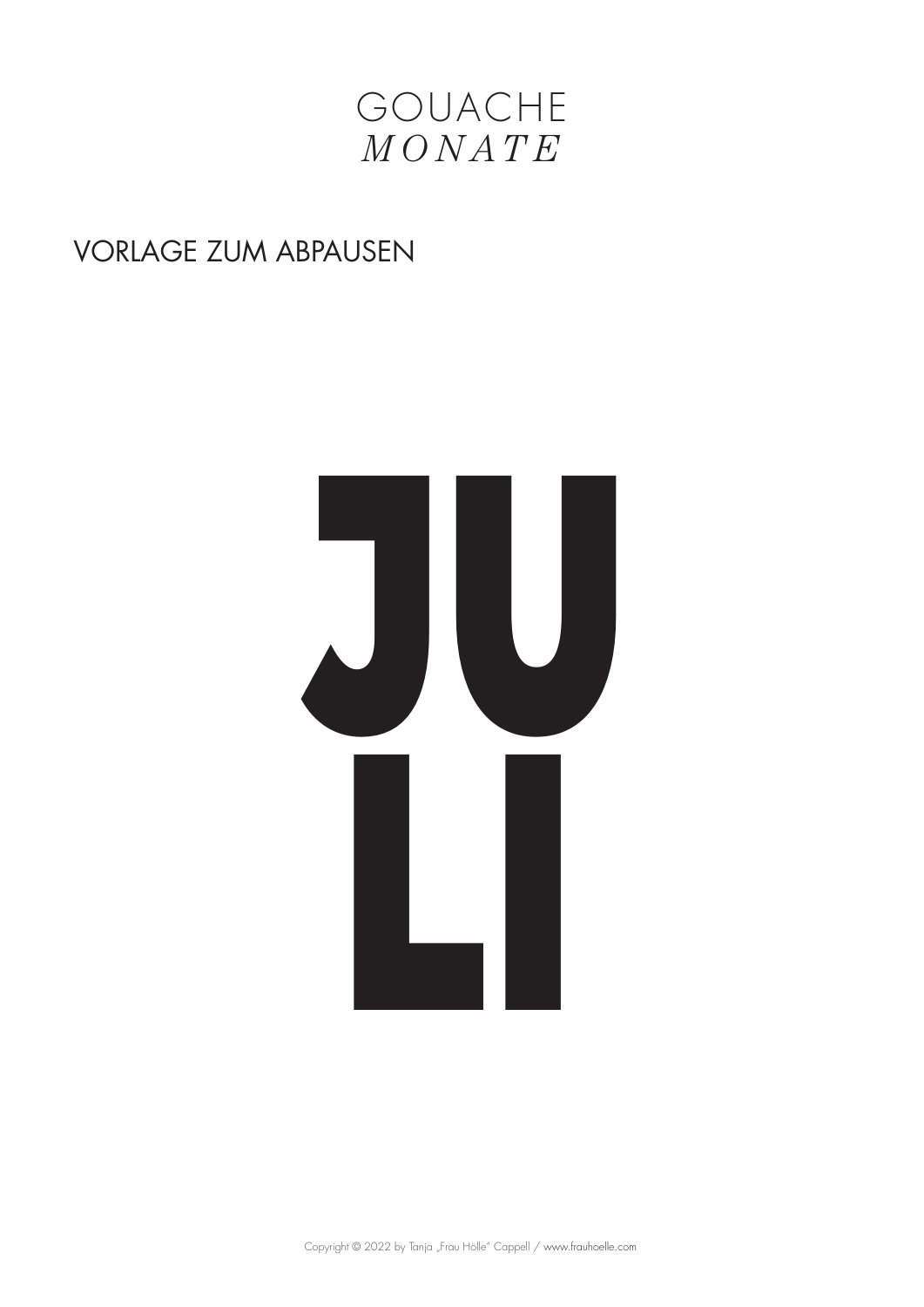

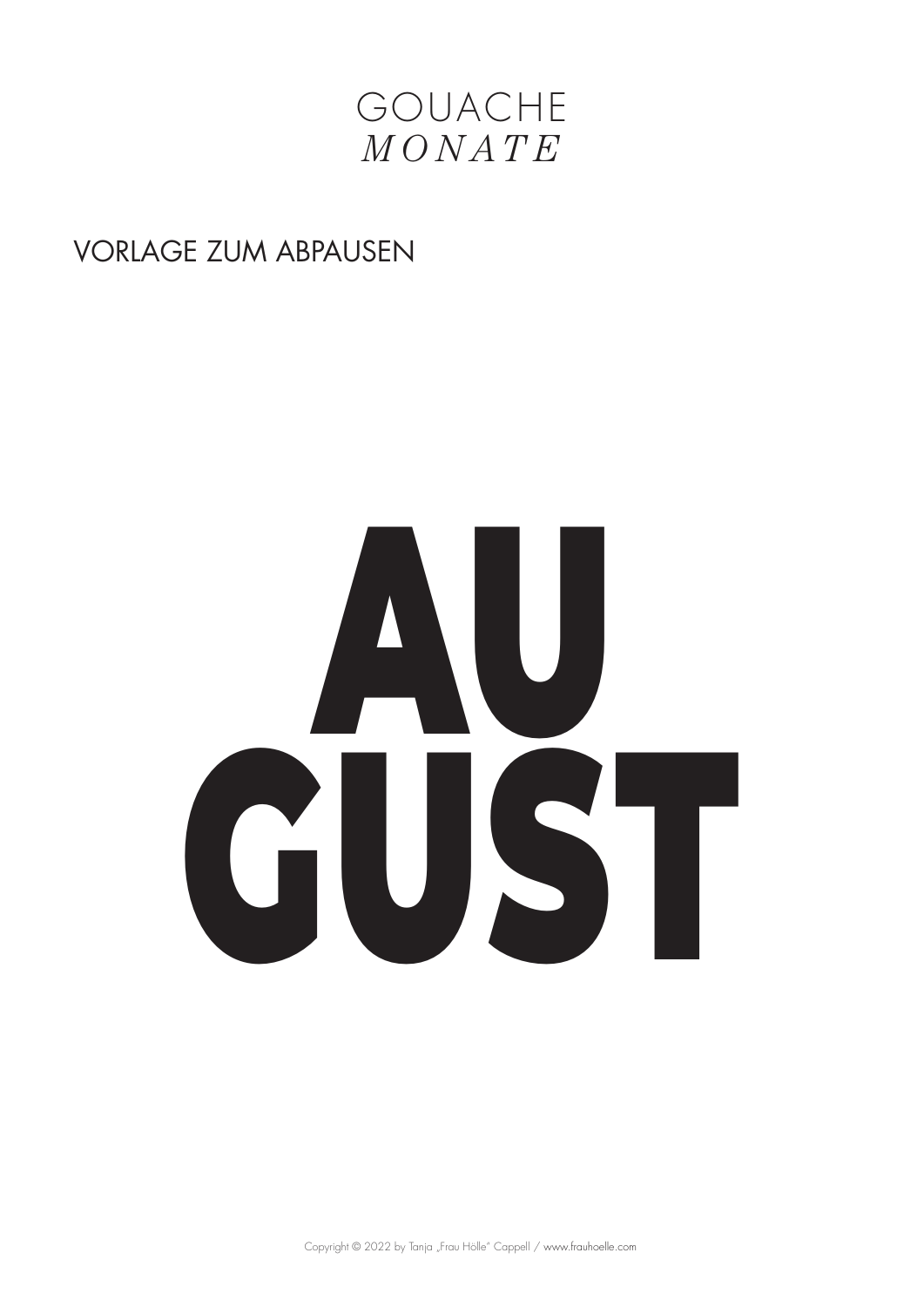

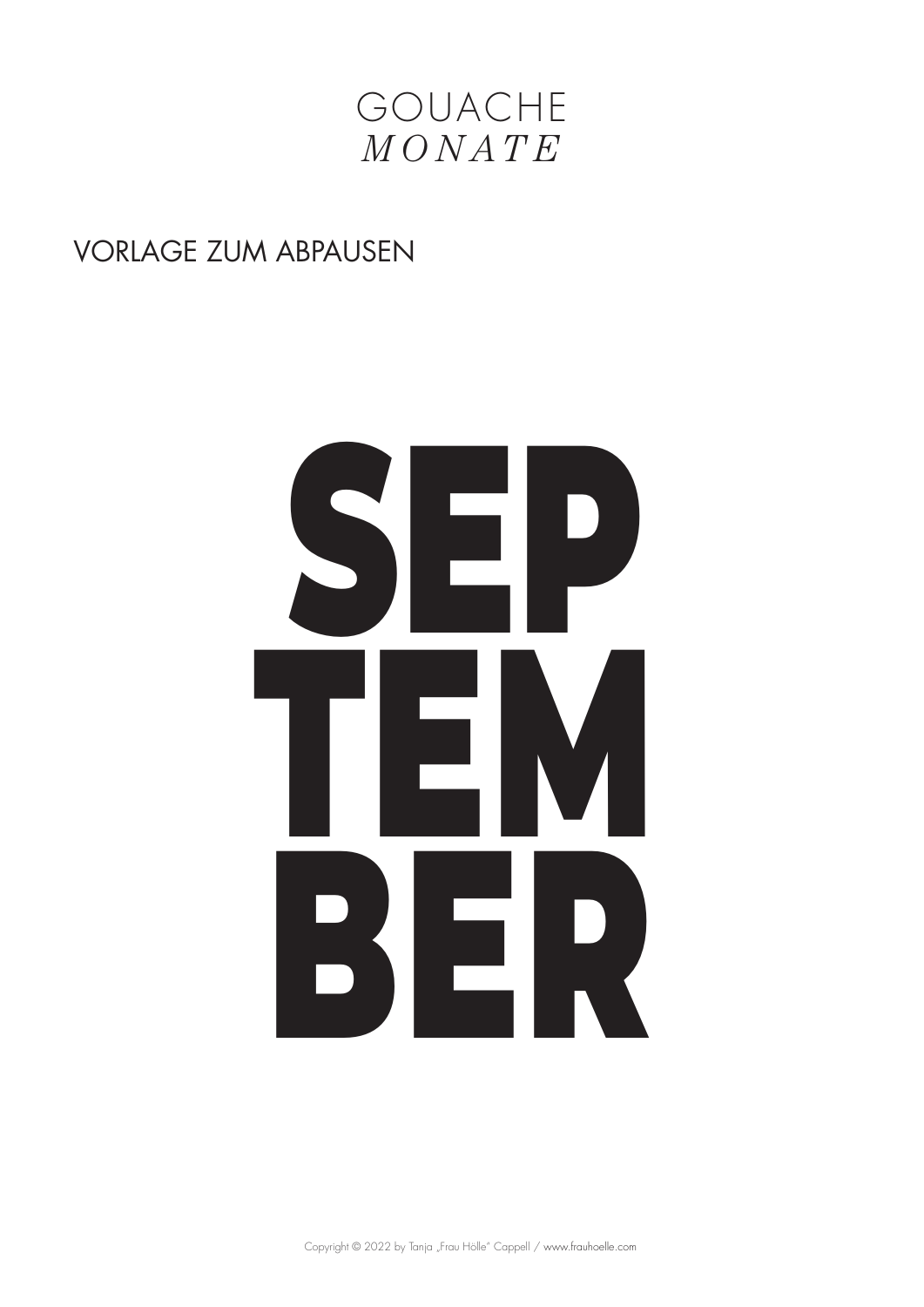

# OKT ER  $\begin{array}{c} \text{P} \\ \text{P} \end{array}$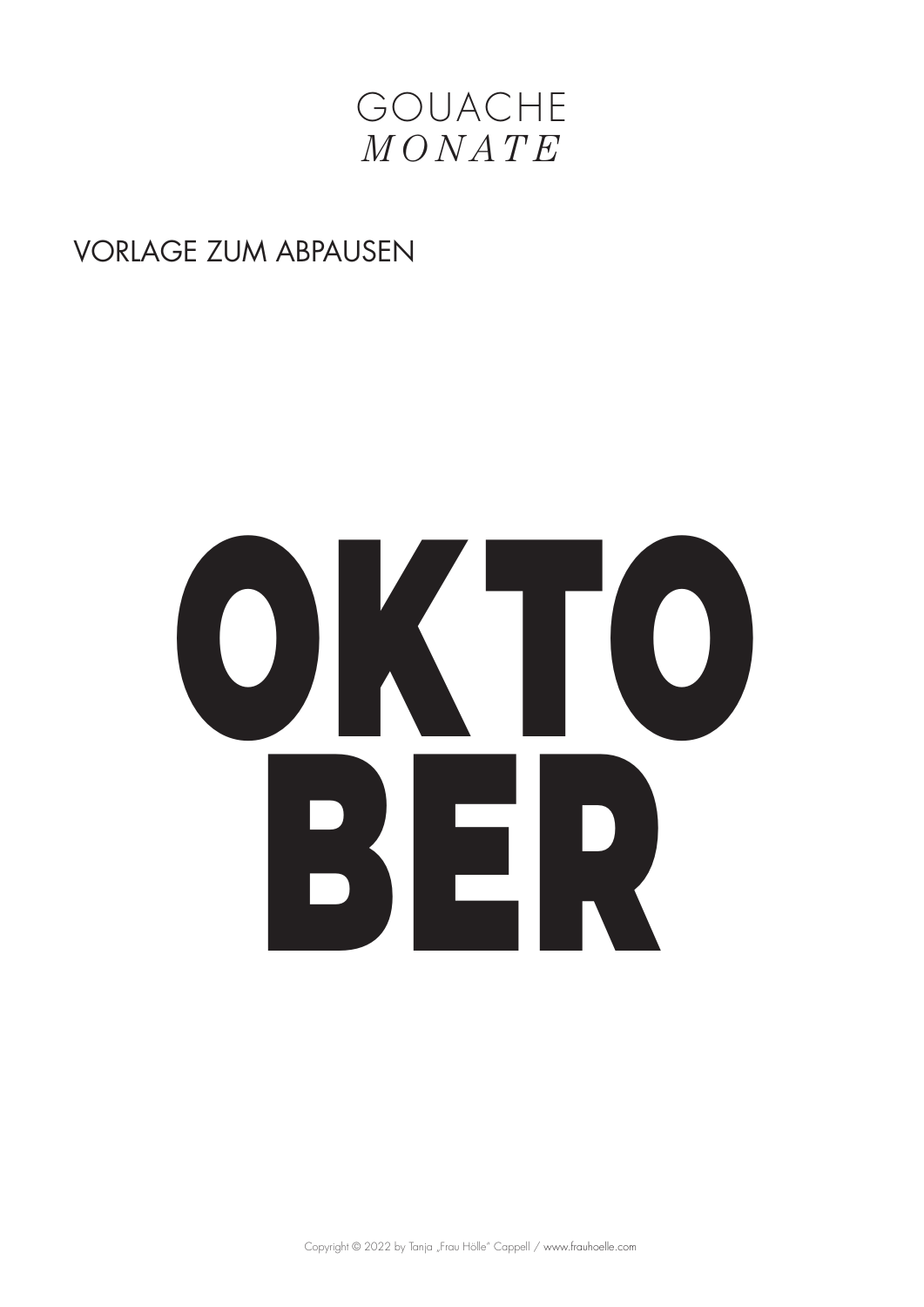